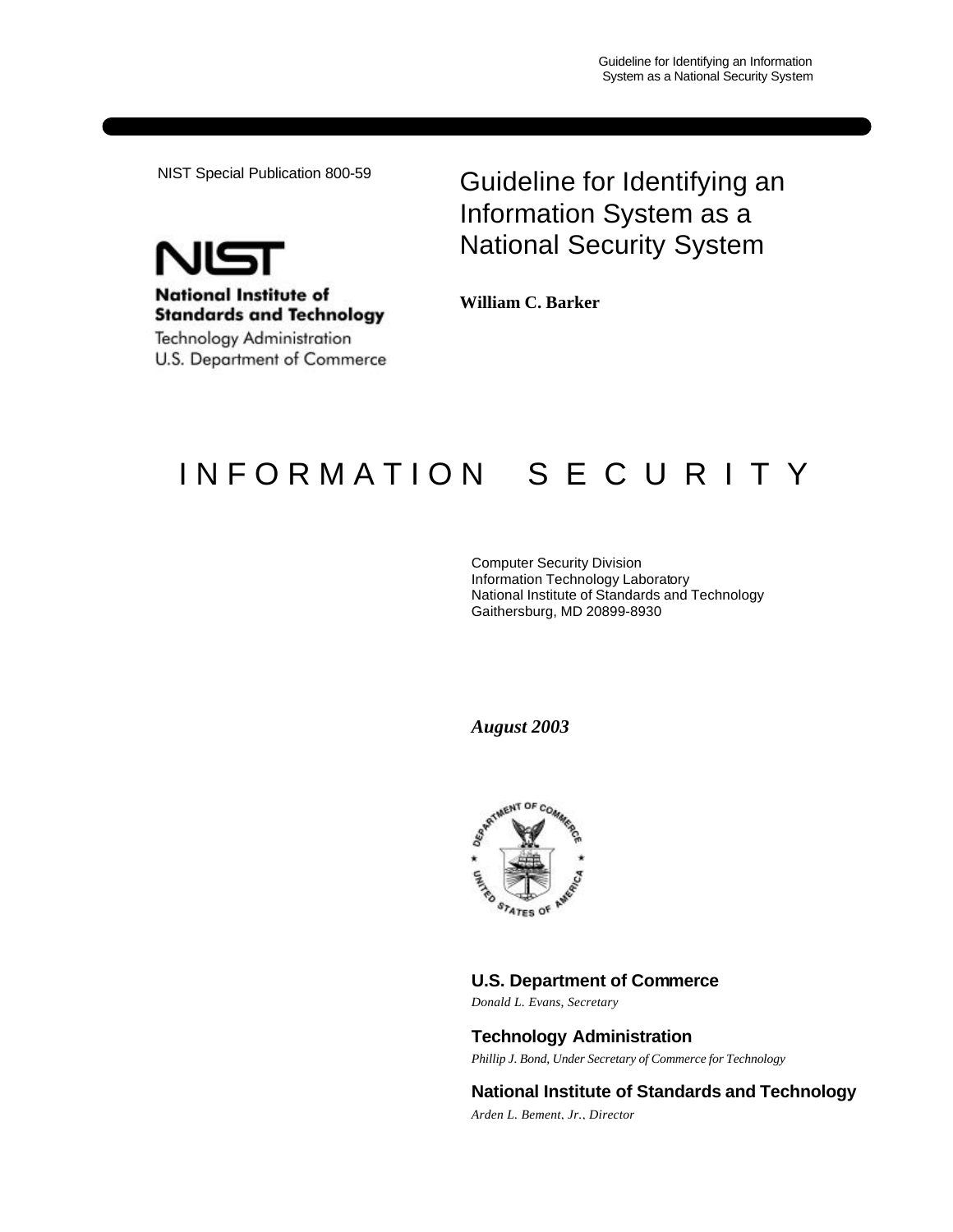#### **Reports on Computer Systems Technology**

The Information Technology Laboratory (ITL) at the National Institute of Standards (NIST) promotes the U.S. economy and public welfare by providing technical leadership for the Nation's measurement and standards infrastructure for information technology. ITL develops tests, test methods, reference data, proof of concept implementations and technical analyses to advance the development and productive use of information technology. ITL's responsibilities include the development of technical, physical, administrative, and management standards and guidelines for the cost-effective security and privacy of sensitive unclassified information in federal computer systems. This Special Publication 800 series reports on ITL's research, guidance, and outreach efforts in computer security, and its collaborative activities with industry, government, and academic organizations.

**National Institute of Standards and Technology, Special Publication 800-59 Natl. Inst. Stand. Technol. Spec. Publ. 800-59, 21 pages (***August 2003***)**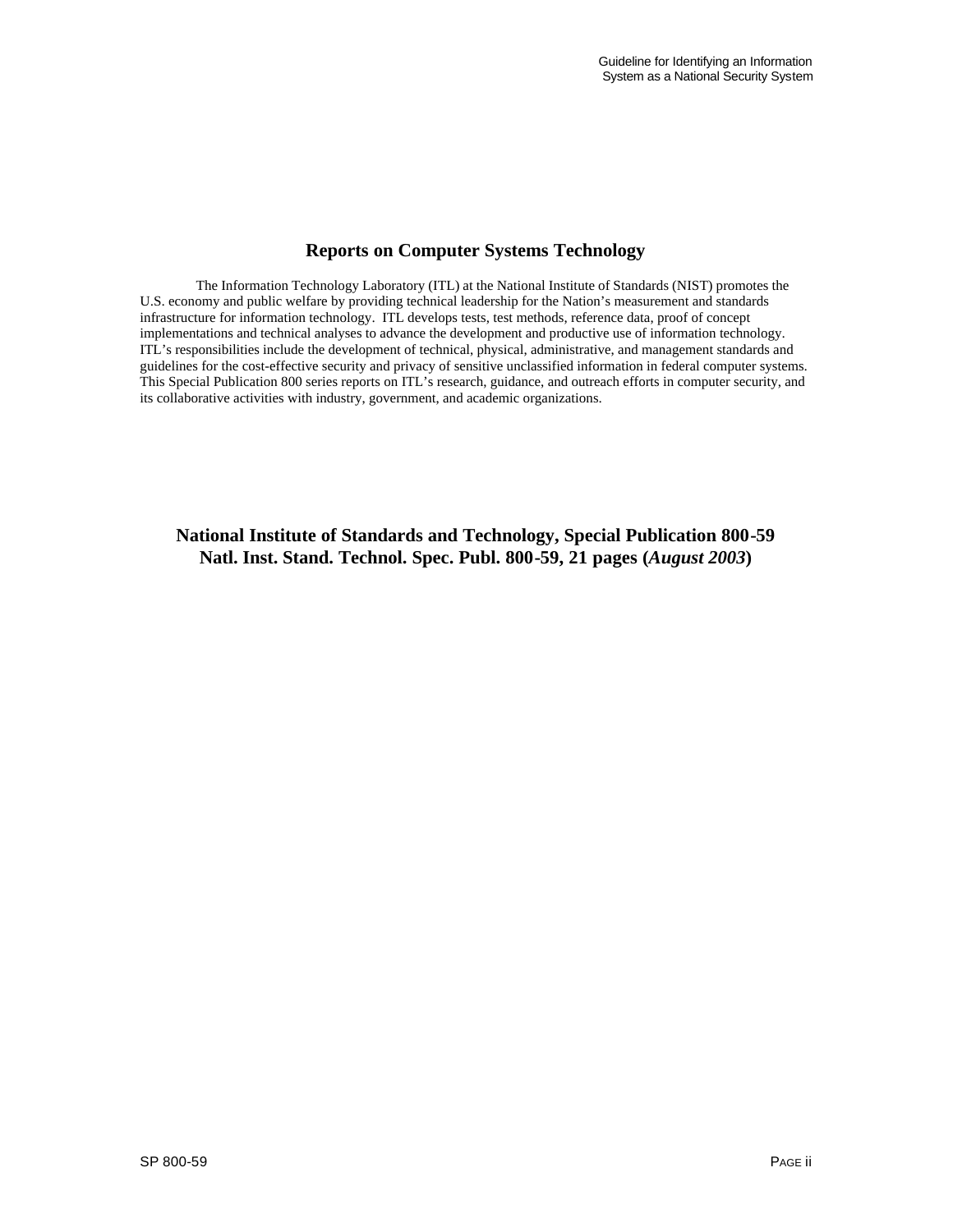#### **GUIDELINE FOR IDENTIFICATION OF INFORMATION SYSTEMS AS NATIONAL SECURITY SYSTEMS**

#### **Table of Contents**

| A.1.5 Systems Critical to the Direct Fulfillment of Military or Intelligence Missions |
|---------------------------------------------------------------------------------------|
|                                                                                       |
|                                                                                       |
|                                                                                       |
|                                                                                       |
|                                                                                       |
|                                                                                       |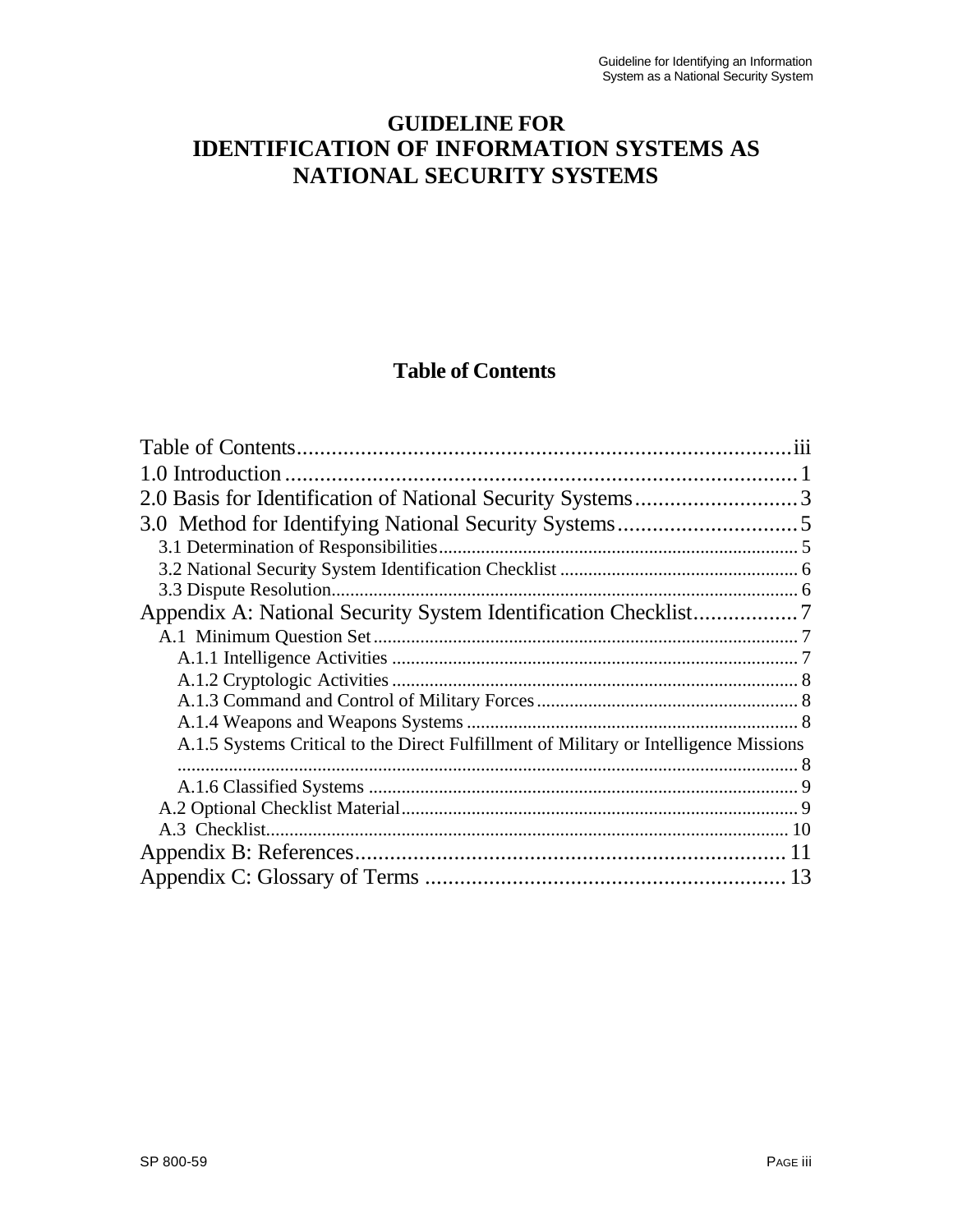This page intentionally left blank.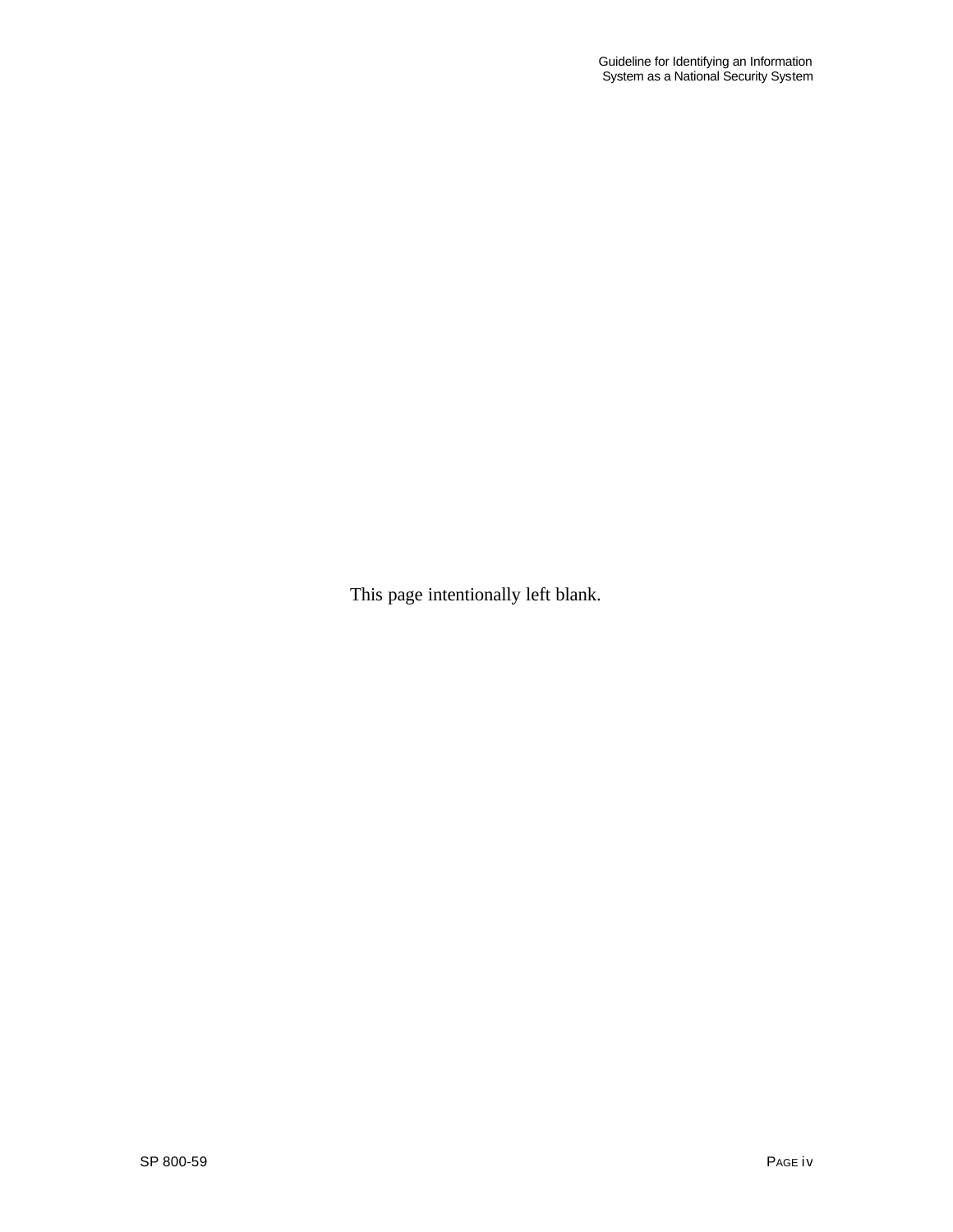## **1.0 Introduction**

 Security Act. This document provides guidelines developed in conjunction with the Department of Defense, including the National Security Agency, for identifying an information system as a national security system. The basis for these guidelines is the Federal Information Security Management Act of 2002 (FISMA, Title III, Public Law 107-347, December 17, 2002), which provides government-wide requirements for information security, superseding the Government Information Security Reform Act and the Computer

FISMA both provides a framework for ensuring the effectiveness of information security controls over information resources that support Federal operations and assets and provides for the maintenance of minimum controls required to protect Federal information and information systems. Federal agencies are responsible for providing information security protection of information collected or maintained by or on behalf of the agency and information systems used or operated by or on behalf of the agency. The head of each Federal agency is also responsible for (1) assessing the risk and magnitude of the harm that could result from unauthorized access, use, disclosure, disruption, modification, or destruction of information or information systems that support operations or assets under their control; (2) determining the levels of information security appropriate to protect such information and information systems; (3) implementing policies and procedures to cost-effectively reduce risks to an acceptable level; and (4) periodically testing and evaluating information security controls and techniques to ensure that they are effectively implemented.

Except for national security systems as defined by FISMA, the Secretary of Commerce is responsible for prescribing standards and guidelines pertaining to Federal information systems on the basis of standards and guidelines developed by NIST. The Committee on National Security Systems (CNSS) along with Federal agencies that operate systems falling within the definition of national security systems provide security standards and guidance for national security systems. In addition to defining the term *national security system* FISMA amended the NIST Act, at 15 U.SC. 278g-3(b)(3), to require NIST to provide guidelines for identifying an information system as a national security system. As stated in the House Committee report, "This guidance is not to govern such systems, but rather to ensure that agencies receive consistent guidance on the identification of systems that should be governed by national security system requirements." Report of the Committee on Government Reform, U. S House of Representatives, Report 107-787, November 14, 2002, p. 85.

The Department of Defense and the Director, Central Intelligence have authority to develop policies, guidelines, and standards for national security systems. The Director, Central Intelligence is responsible for policies relating to systems processing intelligence information. The Committee for National Security Systems, whose executive agent is the National Security Agency, was established to develop operating policies, procedures, guidelines, instructions and standards as necessary to implement provisions of the National Policy for the Security of National Security Telecommunications and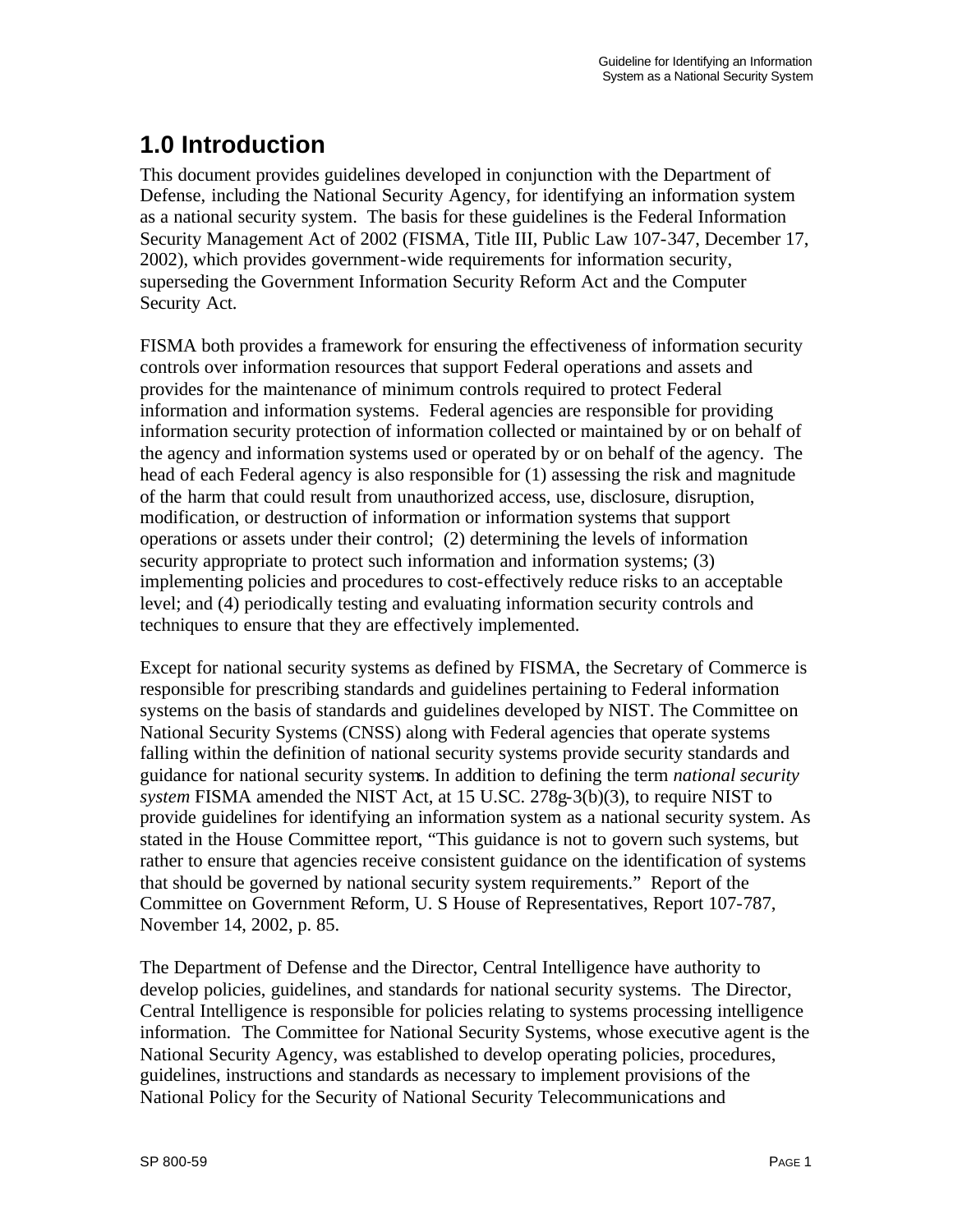Information Systems (see NSTISSD Number 502). The Director of the Office of Management and Budget (OMB) retains responsibility for oversight of national security system information security policies and practices with respect to:

- Overseeing agency compliance with the requirements of Subchapter III of Chapter 35 of Title 44, United States Code, including through any authorized action under Title 40, United States Code, section 11303, to enforce accountability for compliance with such requirements; and
- Reporting to Congress no later than March 1 of each year on agency compliance with the requirements of Subchapter III of Chapter 35 of Title 44 United States Code, including –
	- o A summary of the findings of evaluations required by 44 U.S.C. 3545;
	- o An assessment of the development, promulgation, and adoption of, and compliance with, standards developed under 15 USC 278g-3 and promulgated under 40 U.S.C. 11331;
	- o Significant deficiencies in agency information security practices;
	- o Planned remedial action to address such deficiencies; and
	- o A summary of, and OMB views on, the report prepared by NIST under 15 USC 278g-3.

Accordingly, the purpose of these guidelines is not to establish requirements for national security systems, but rather to assist agencies in determining which, if any, of their systems are national security systems as defined by FISMA and are to be governed by applicable requirements for such systems, issued in accordance with law and as directed by the President.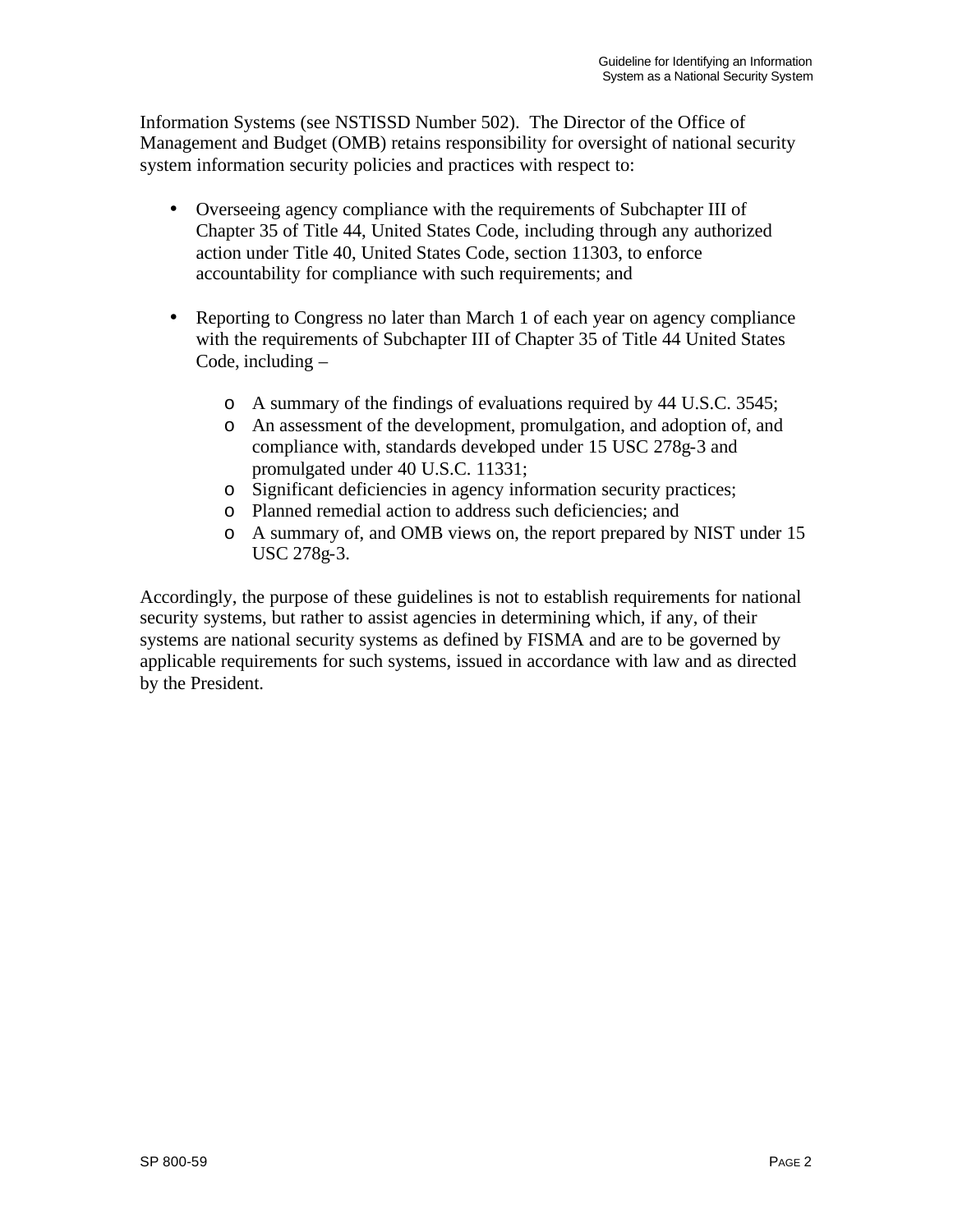### <span id="page-6-0"></span>**2.0 Basis for Identification of National Security Systems**

The basis for the identification of 'national security systems' is the definition provided in law (44 U.S.C. 3542(b)(2), which was established by FISMA, Title III, Public Law 107-347, December 17, 2002):

 $\mathcal{L}(2)(A)$  The term `national security system' means any information system (including any telecommunications system) used or operated by an agency or by a contractor of an agency, or other organization on behalf of an agency—

(i) the function, operation, or use of which—

(I) involves intelligence activities;

(II) involves cryptologic activities related to national security;

(III) involves command and control of military forces;

(IV) involves equipment that is an integral part of a weapon or weapons system; or

(V) subject to subparagraph (B), is critical to the direct fulfillment of military or intelligence missions; or

(ii) is protected at all times by procedures established for information that have been specifically authorized under criteria established by an Executive order or an Act of Congress to be kept classified<sup>1</sup> in the interest of national defense or foreign policy.

 $(B)$  Subparagraph  $(A)(i)(V)$  does not include a system that is to be used for routine administrative and business applications (including payroll, finance, logistics, and personnel management applications)."

Systems not meeting any of these criteria are not national security systems. (Further delineation of the legal definition of the term national security system is found in Appendix A to this guideline.)

As described in the House Committee report, FISMA's national security system definition "encompasses the longstanding statutory treatment of military and intelligence

<sup>&</sup>lt;sup>1</sup> \* See Glossary definition for *classified information*. See also Executive Order 13292 under the authority of which information may be classified.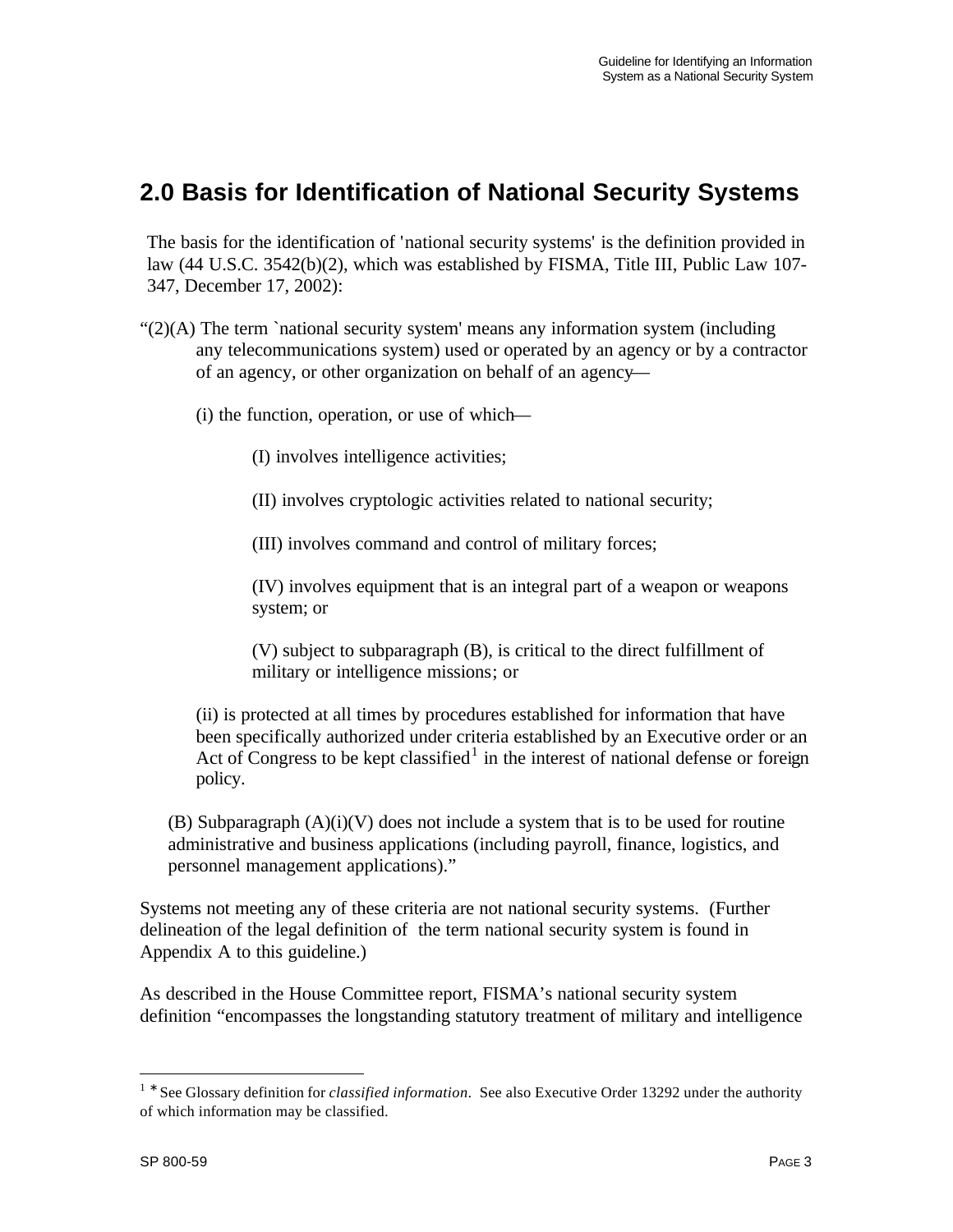mission-related systems and classified systems." House Report 107-787, p. 77. It combines the "Warner Amendment" national security system definition, e.g., section 5142 of the Clinger-Cohen Act, at 40 U.S.C. 11103(a), and the treatment of classified systems under section 3 of the Computer Security Act of 1987.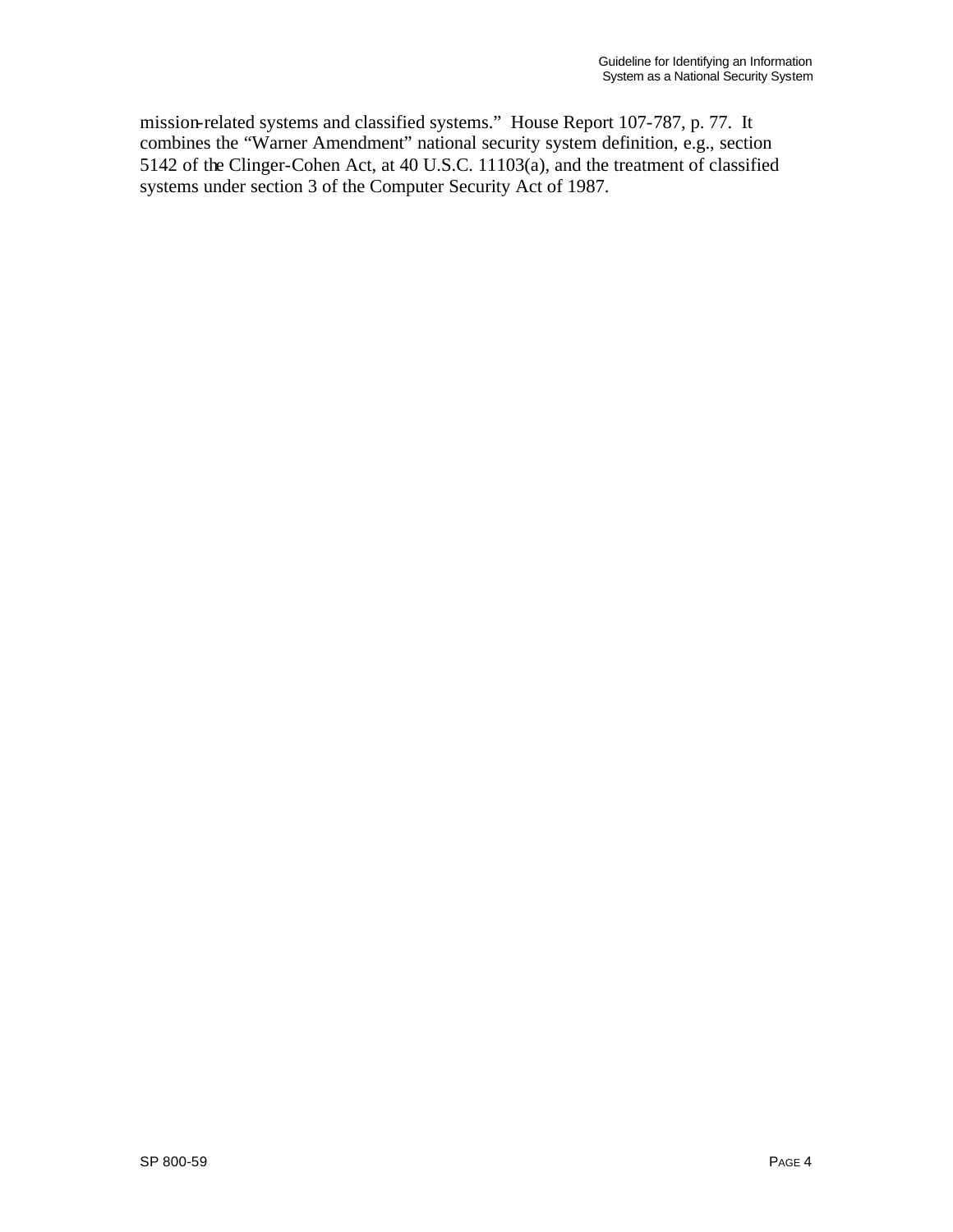## <span id="page-8-0"></span>**3.0 Method for Identifying National Security Systems**

#### *3.1 Determination of Responsibilities*

The head of each agency is responsible for designating an agency information security official to determine which, if any, agency systems are national security systems.

Each agency is responsible for identification of all national security systems under its ownership or control. Answering each of the questions stated in the National Security System Identification Checklist, provided as Appendix A to this guideline, is one method for documenting the basis for determination. If the answer to any of the questions is affirmative, the system is designated a national security system. Note that use of the specific form provided in Appendix A is not mandatory. Agencies may develop and use an alternate methodology. It is anticipated that some agencies will require answers to additional questions. However, each of the questions listed on the sample checklist should be answered and recorded.

Ideally, a national security system should be designated as early as possible in its life cycle. The set of certification and accreditation standards, policies, procedures, guidelines, and instructions that apply to each system depend on whether or not the system is a national security system. For systems that are currently in operation, and for which no national security determination has been made, such determination should be accomplished as soon as possible.

Under the provisions of Title 44 United States Code §  $3542(b)(2)(A)(i)(V)$ , it is possible that some systems not originally established as national security systems may become national security systems as a result of being designated as critical to the direct fulfillment of military or intelligence missions.<sup>2</sup> If the manager of a military or intelligence mission determines that a system is critical to that mission, and the system has not previously been identified as a *national security system*, the manager responsible for that mission must so identify the system to the responsible entity designated by the head of the *agency* that owns and/or operates the system (see Appendix A, Section A.1.5).

When the manager of a military or intelligence mission determines that a system is no longer critical to that mission, or when the mission is terminated, the manager responsible for that mission must so notify the responsible entity designated by the head of the *agency* that owns and/or operates the system, and the system ceases to be designated a *national security system*. [Note that if a system is designated as a national security system and then removed from that designation (and possibly be moved back at a later time), it may prove very difficult to satisfy the changing security requirements on the system. Therefore, such actions should not be taken casually.]

<sup>&</sup>lt;sup>2</sup> Subparagraph  $(A)(i)(V)$  does not include a system that is to be used for routine administrative and business applications (including payroll, finance, logistics, and personnel management applications.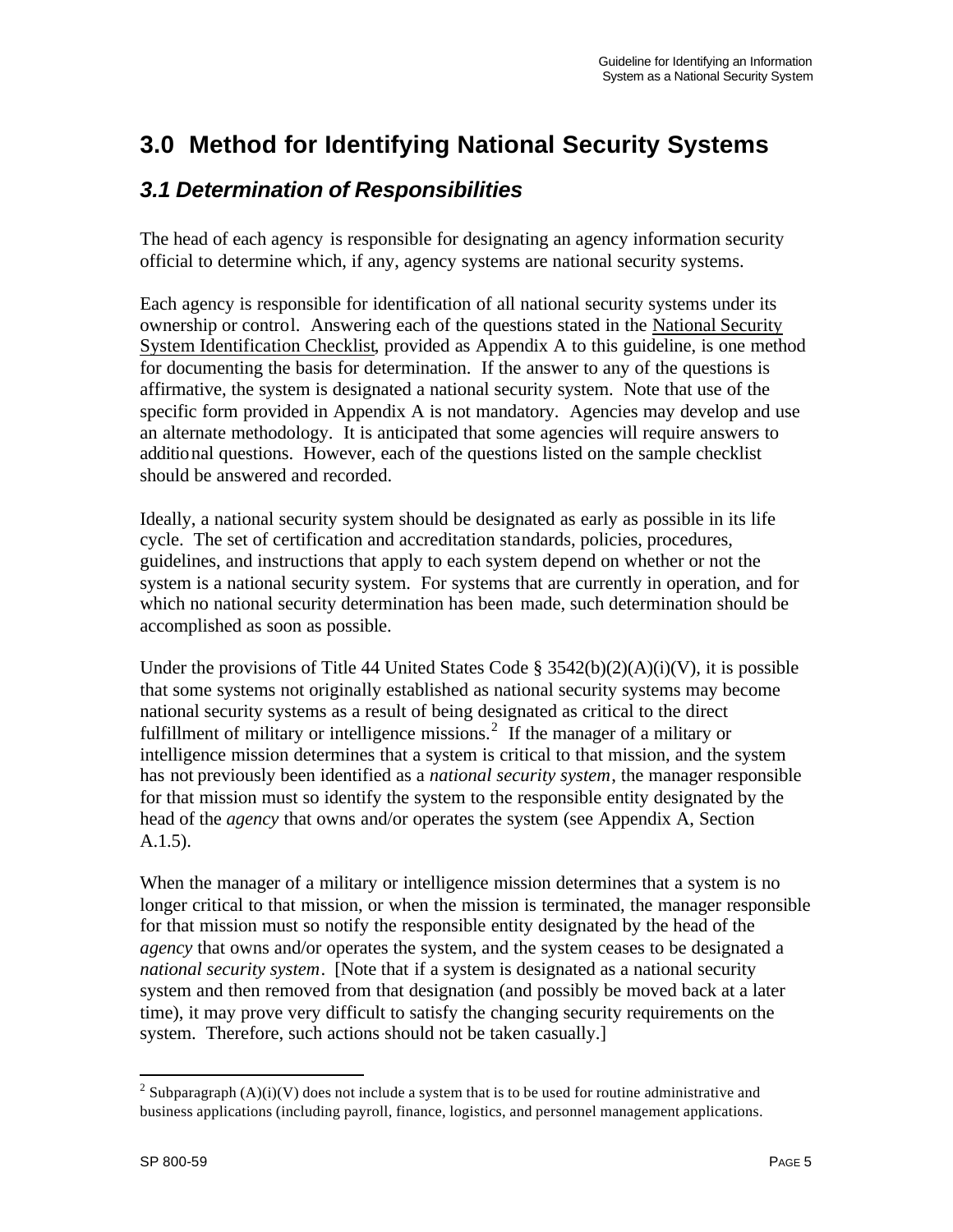### *3.2 National Security System Identification Checklist*

The National Security System Identification Checklist provided in Appendix A includes six questions. An affirmative answer to one or more of the six questions should result in the system being designated as a national security system. The six questions included in the checklist is only the minimum set of questions on which a national security designation may be based.<sup>3</sup> Individual departments and agencies may choose to include additional questions so long as the decision regarding designation of a system as a national security system is based exclusively on the definition provided in Section 2.0 of this guideline.

#### *3.3 Dispute Resolution*

In some cases, a system owner may disagree with a determination by an organization supported by the system regarding whether the system is critical to the direct fulfillment of military or *intelligence* missions. If the *agency* that owns and/or operates a system disputes identification of the system as a *national security system*, either the *agency* or the mission manager may submit the issue to both the CNSS and the appropriate office at the Office of Management and Budget (OMB). OMB will coordinate with other cognizant offices of the Executive Office of the President as required.

issues may be submitted to the National Security Council. If there is a dispute regarding security classification of information processed by a system, the dispute must be submitted to the appropriate internal challenge program $4$  for resolution. If the dispute cannot be resolved under the internal challenge program, or if a dispute involves more than one agency, the issue may be submitted to the Information Security Oversight Office (ISOO) for resolution. The ISOO may be contacted at Information Security Oversight Office, National Archives and Records Administration, 700 Pennsylvania Avenue, NW, Room 500, Washington, DC 20408.<sup>5</sup> Any remaining issues may be submitted to the National Security Council.<br>
<sup>3</sup> Note that use of the specific form provided in Appendix A is not mandatory.

<sup>&</sup>lt;sup>3</sup> Note that use of the specific form provided in Appendix A is not mandatory.<br><sup>4</sup> Section 1.8(b) of E.O. 13292 [7] requires internal challenge programs for resolution of differences regarding classification of information.<br>
<sup>5</sup> Electronic meil address is isoo@nere.

 $<sup>5</sup>$  Electronic mail address is isoo@nara.gov.</sup>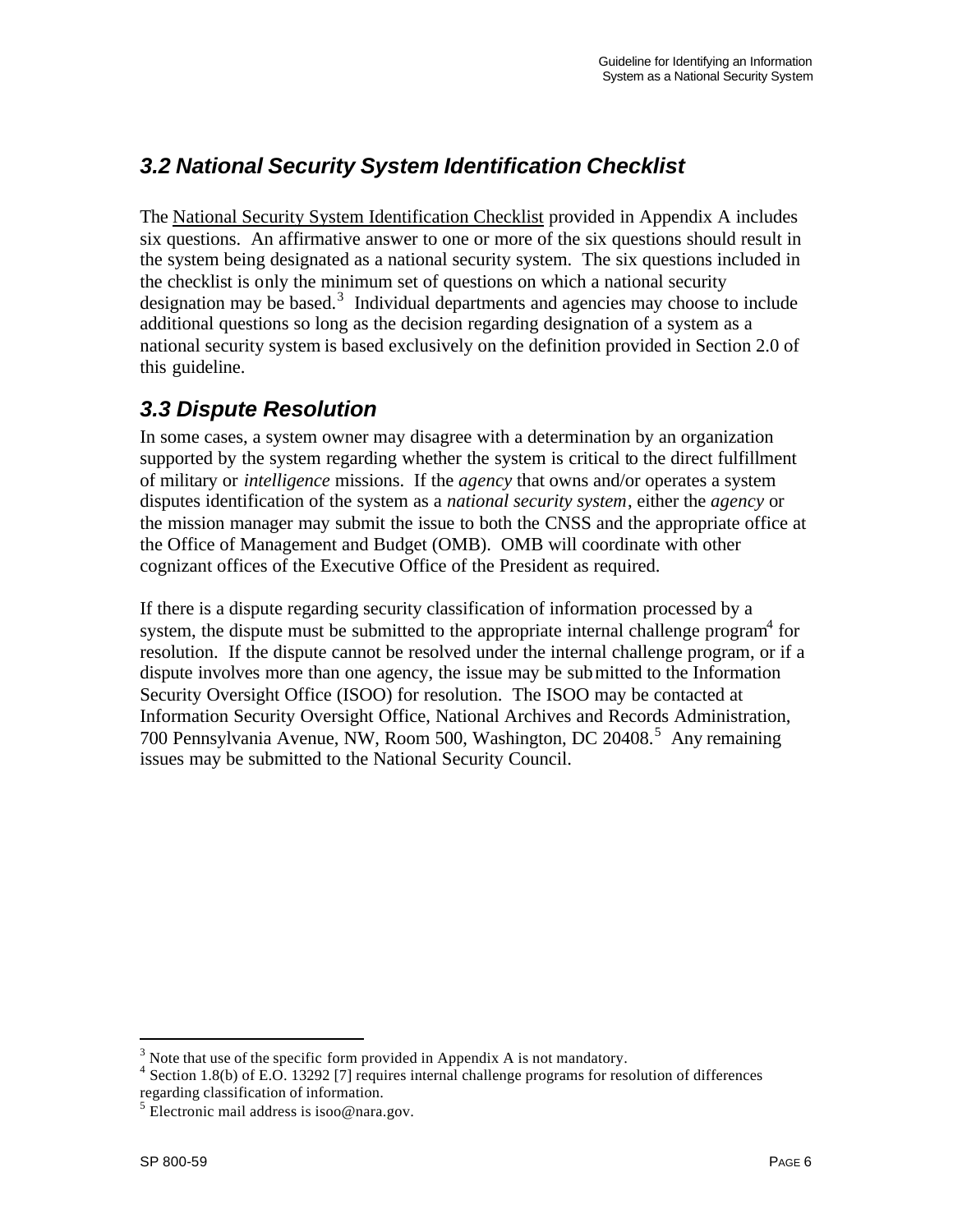## **Appendix A: National Security System Identification Checklist**

The National Security System Identification Checklist provided in this Appendix includes six questions designed to determine whether the system meets the definition of a national security system provided in Section 2. An affirmative answer to one or more of the six questions should result in the system being designated as a national security system. The checklist contained in this Appendix is only one alternative for documenting the basis for national security system determination. Note that use of the specific form provided herein is not mandatory. A department or agency may develop and use an alternate checklist or methodology.

#### *A.1 Minimum Question Set*

In order for a system to be designated a national security system, one of the following questions must be answered in the affirmative:

- Does the function, operation, or use of the system involve intelligence activities?
- Does the function, operation, or use of the system involve cryptologic activities related to national security?
- Does the function, operation, or use of the system involve command and control of military forces?
- Does the function, operation, or use of the system involve equipment that is an integral part of a weapon or weapons system?
- Is the system critical to the direct fulfillment of military or intelligence missions?
- Does the system store, process, or communicate classified information?

These questio ns are included in the checklist found in Section A.3 of this guideline. The following paragraphs provide some explanation and/or conditions applying to each question.

#### **A.1.1 Intelligence Activities**

For purposes of this guideline, the term "intelligence activity" means all activities that agencies within the Intelligence community are authorized to conduct pursuant to Executive Order 12333, United States Intelligence Activities. As authorized by statute<sup>6</sup>, intelligence activities may also include counter drug or counter terrorism intelligence that does not concern foreign countries if the intelligence information was collected or developed by 1) an organization or organizations subordinate to the Director of Central

<sup>&</sup>lt;sup>6</sup>E.g., Chapter 18 of Title 10, United States Code 124 and Chapter 35 of Title 44 United States Code.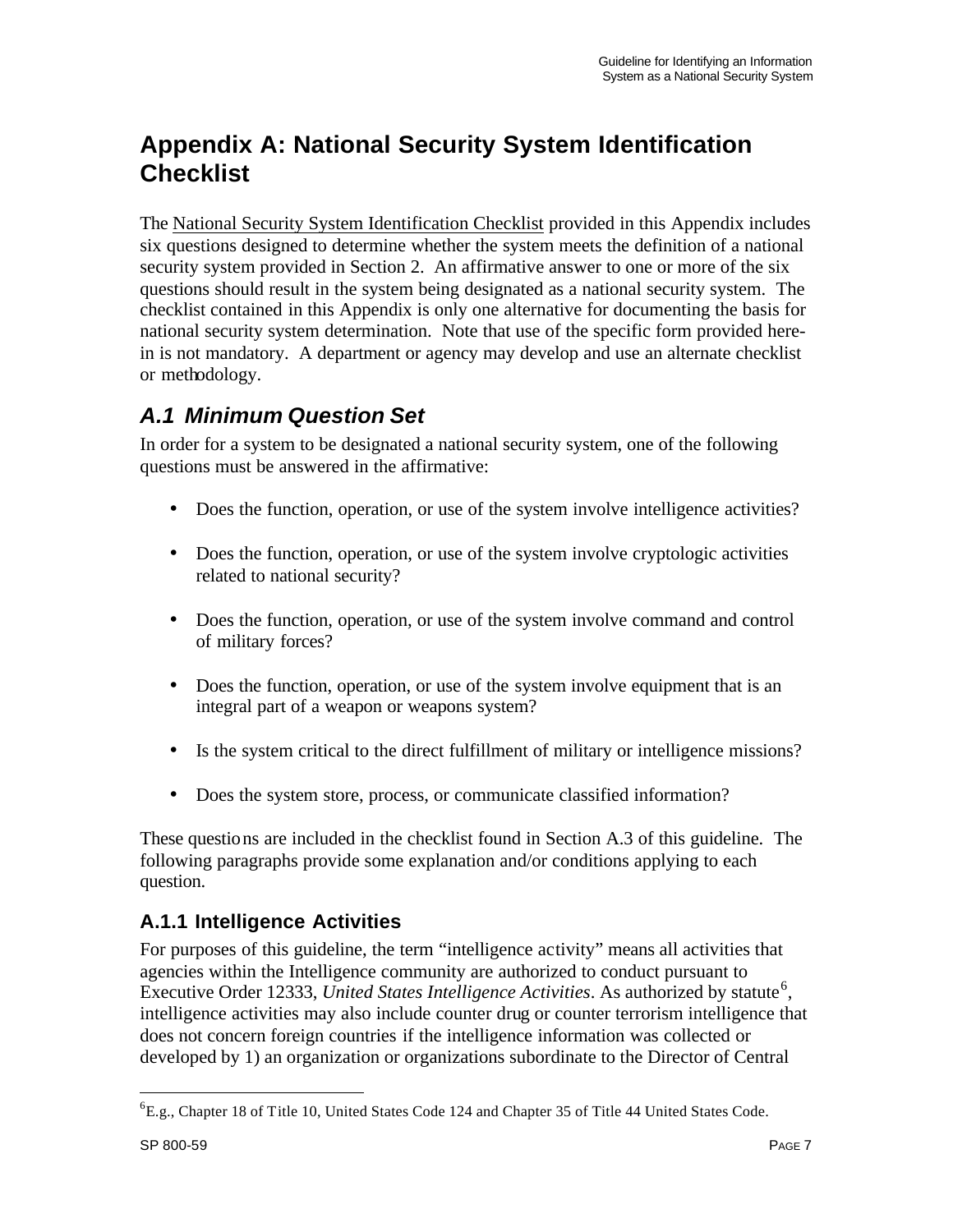<span id="page-11-0"></span>Intelligence or 2) National Foreign Intelligence Programs subordinate to the Secretary of Defense. Box 1 on the checklist should be marked yes if and only if the function, operation, or use of the system involves intelligence activities as defined herein.

### **A.1.2 Cryptologic Activities**

For purposes of completing the National Security System Identification Checklist, "cryptologic activities" include signals intelligence activities, covered under intelligence activities, and the solutions, products, and services to ensure the availability, integrity, authentication, confidentiality, and non-repudiation of national security telecommunications and information systems. Box 2 should be marked yes if and only if the function, operation, or use of the system involves *cryptologic* activities as defined herein.

#### **A.1.3 Command and Control of Military Forces**

For purposes of this guideline, *command and control* is the exercise of authority and direction by a properly designated commander over assigned and attached forces in the accomplishment of the mission. *Command and control* functions are performed through an arrangement of personnel, equipment, communications, facilities, and procedures employed by a commander in planning, directing, coordinating, and controlling forces and operations in the accomplishment of the mission. Box 3 of the National Security System Identification Checklist should be marked yes if and only if the function, operation, or use of the system involve *command and control* of military forces.

#### **A.1.4 Weapons and Weapons Systems**

For purposes of this guideline, weapons are defined as being limited to weapons owned by and/or under the control of military forces of the United States and any weapons of mass destruction. 7 A *weapons system* is a combination of one or more weapons with all related equipment, materials, services, personnel, and means of delivery and deployment (if applicable) required for self-sufficiency. Box 4 of the National Security System Identification Checklist should be marked yes if and only if the system involves equipment that is an integral part of a weapon or *weapons system* as defined herein.

#### **A.1.5 Systems Critical to the Direct Fulfillment of Military or Intelligence Missions**

Systems that are critical to the direct fulfillment of military or *intelligence* missions are designated as national security systems unless they are to be used exclusively for routine administrative and business applications. Examples of routine administrative and business systems include those having payroll, finance, logistics, and personnel management applications. Systems having high priority products associated with eventbased urgency, such as systems critical to direct mission fulfillment by deployed or contingency military forces, are not routine. Box 5 of the National Security System Identification Checklist should be marked yes if and only if the system is critical to the

<sup>7</sup> The term *weapon*, as used herein, encompasses kinetic weapons, other nuclear/biological/chemical (NBC) weapons and computer network attack (CNA) weapons.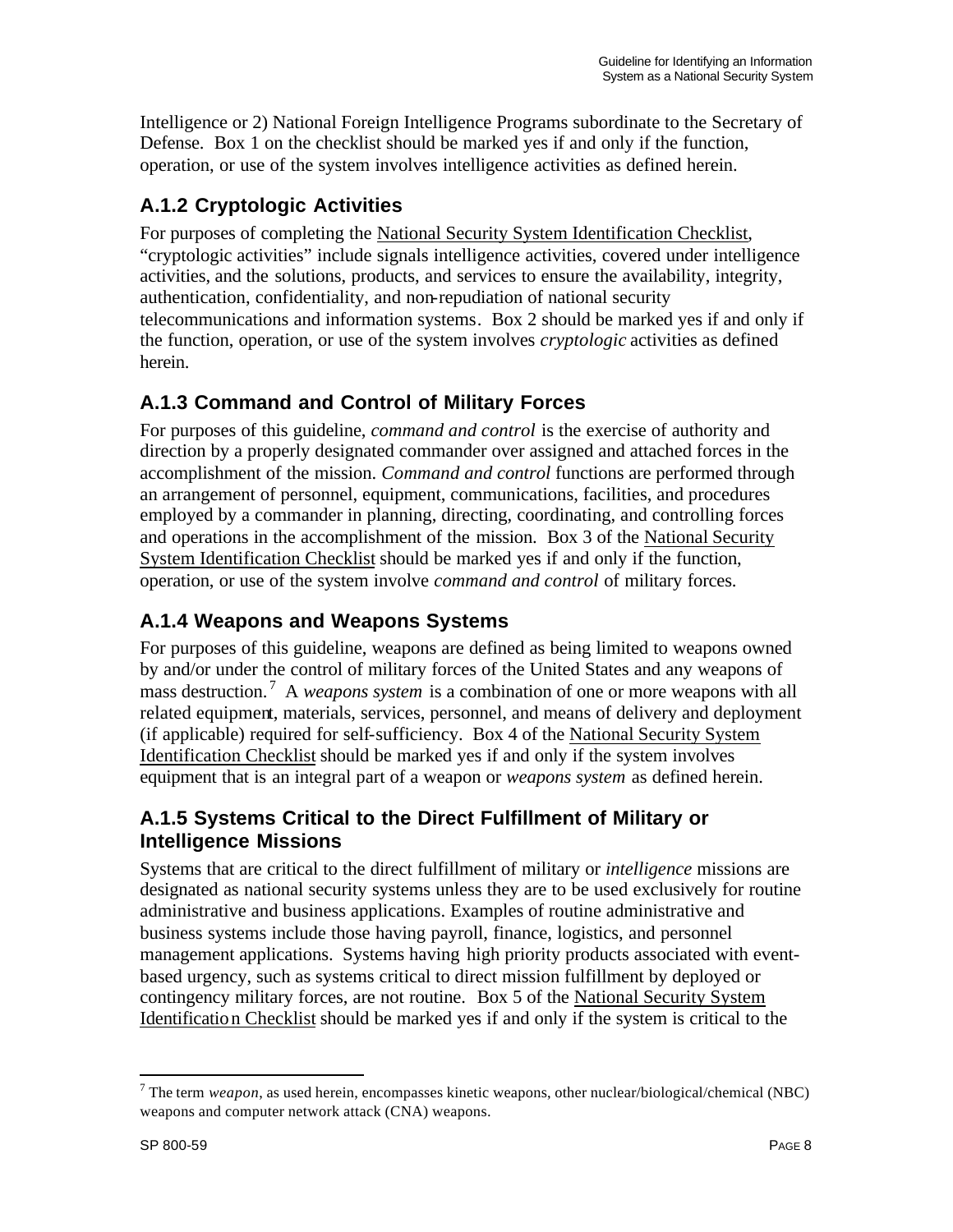<span id="page-12-0"></span>direct fulfillment of military or *intelligence* missions and is not used exclusively for routine administrative and business applications.

#### **A.1.6 Classified Systems**

A system is a national security system if it processes, stores, or communicates classified information. Executive orders and Acts of Congress have directed that some specific systems are to be protected at all times by procedures that have been established for information that is to be kept classified<sup>8</sup> in order to protect national defense or foreign policy interests. Authority to assign security classifications to information is delegated in Executive Order 12958 as amended by Executive Order 13292. Any system processing information that is determined to be classified based upon one or more agency classification guides is a classified system. Box 6 of the National Security System Identification Checklist should be marked yes if and only if the system contains or processes classified information.

### *A.2 Optional Checklist Material*

The six questions included in the Appendix A checklist is only the minimum set of questions on which a national security designation may be based. Individual departments and agencies may choose to include additional questions so long as the decision regarding designation of a system as a national security system is based exclusively on the definition provided in Section 2.0 of this guideline. Examples of questions that a department or agency may employ to provide clarification, amplification, and/or justification follow:

- Does this system process, store, or transmit military plans?
- Does this system process, store, or transmit information on weapon systems?
- Does this system process, store, or transmit information regarding military operations?
- Does this system process, store, or transmit information on intelligence activities, sources or methods?
- Does this system involve cryptologic activities related to national security?
- Does this system process, store, or transmit information regarding foreign relations or foreign activities?
- Does this system process, store, or transmit information regarding scientific, technological, or economic matters relating to national security, including defense against transnational terrorism?
- • Does this system involve programs for safeguarding nuclear materials or facilities?
- Does this system process, store, or transmit information on weapons of mass destruction?
- Does this system process, store, or transmit information on vulnerabilities or capabilities of systems, installations, infrastructures, projects, plans, or protection services relating to national security, including defense against transnational terrorism?

1

<sup>8</sup> See Glossary definition for *classified information*.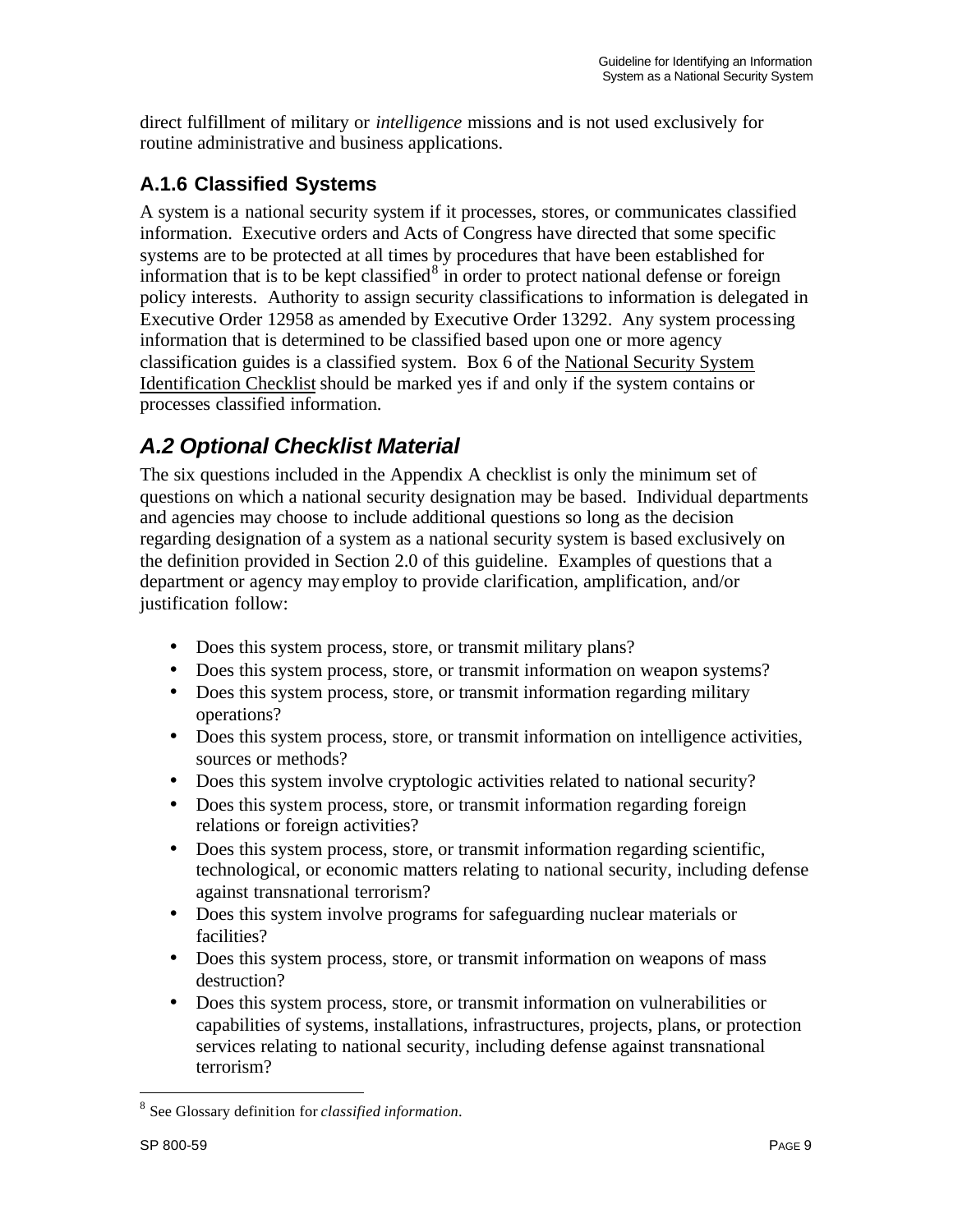• Is the information on this system classified in accordance with one or more of your agency's classification guides?

### *A.3 Checklist*

| <b>National Security System Identification Checklist</b>                                                                                         |                                                                                  |                  |
|--------------------------------------------------------------------------------------------------------------------------------------------------|----------------------------------------------------------------------------------|------------------|
| <b>System Identification:</b>                                                                                                                    |                                                                                  |                  |
|                                                                                                                                                  |                                                                                  |                  |
|                                                                                                                                                  |                                                                                  |                  |
| Answer each question in the box provided to the right of the question. Answer yes or no.                                                         |                                                                                  | $\left(1\right)$ |
| (1) Does the function, operation, or use of the system involve intelligence<br>activities?                                                       |                                                                                  |                  |
|                                                                                                                                                  |                                                                                  |                  |
| (2) Does the function, operation, or use of the system involve cryptologic                                                                       |                                                                                  | (2)              |
| activities related to national security?                                                                                                         |                                                                                  |                  |
|                                                                                                                                                  |                                                                                  |                  |
|                                                                                                                                                  | (3) Does the function, operation, or use of the system involve military command  | (3)              |
| and control of military forces?                                                                                                                  |                                                                                  |                  |
|                                                                                                                                                  |                                                                                  | (4)              |
| an integral part of a weapon or                                                                                                                  | (4) Does the function, operation, or use of the system involve equipment that is |                  |
| weapons system?                                                                                                                                  |                                                                                  |                  |
| (5) If the use of the system is not routine administrative or business applications,                                                             |                                                                                  | (5)              |
| is the system critical to the direct fulfillment of military or intelligence                                                                     |                                                                                  |                  |
| missions?                                                                                                                                        |                                                                                  |                  |
| (6) Does the system store, process, or communicate classified information?                                                                       |                                                                                  | (6)              |
|                                                                                                                                                  |                                                                                  |                  |
|                                                                                                                                                  |                                                                                  |                  |
| If the answer to any of the six questions is "Yes", then the system is a national security system.<br>Is this system a national security system? |                                                                                  |                  |
|                                                                                                                                                  |                                                                                  |                  |
| Organization of Respondent:                                                                                                                      | Address of Organization:                                                         |                  |
|                                                                                                                                                  |                                                                                  |                  |
|                                                                                                                                                  |                                                                                  |                  |
|                                                                                                                                                  | Telephone:                                                                       |                  |
| Name of Respondent:                                                                                                                              | Signature of Respondent:                                                         | Date:            |
|                                                                                                                                                  |                                                                                  | (dd/mm/yy)       |
|                                                                                                                                                  |                                                                                  |                  |
|                                                                                                                                                  |                                                                                  |                  |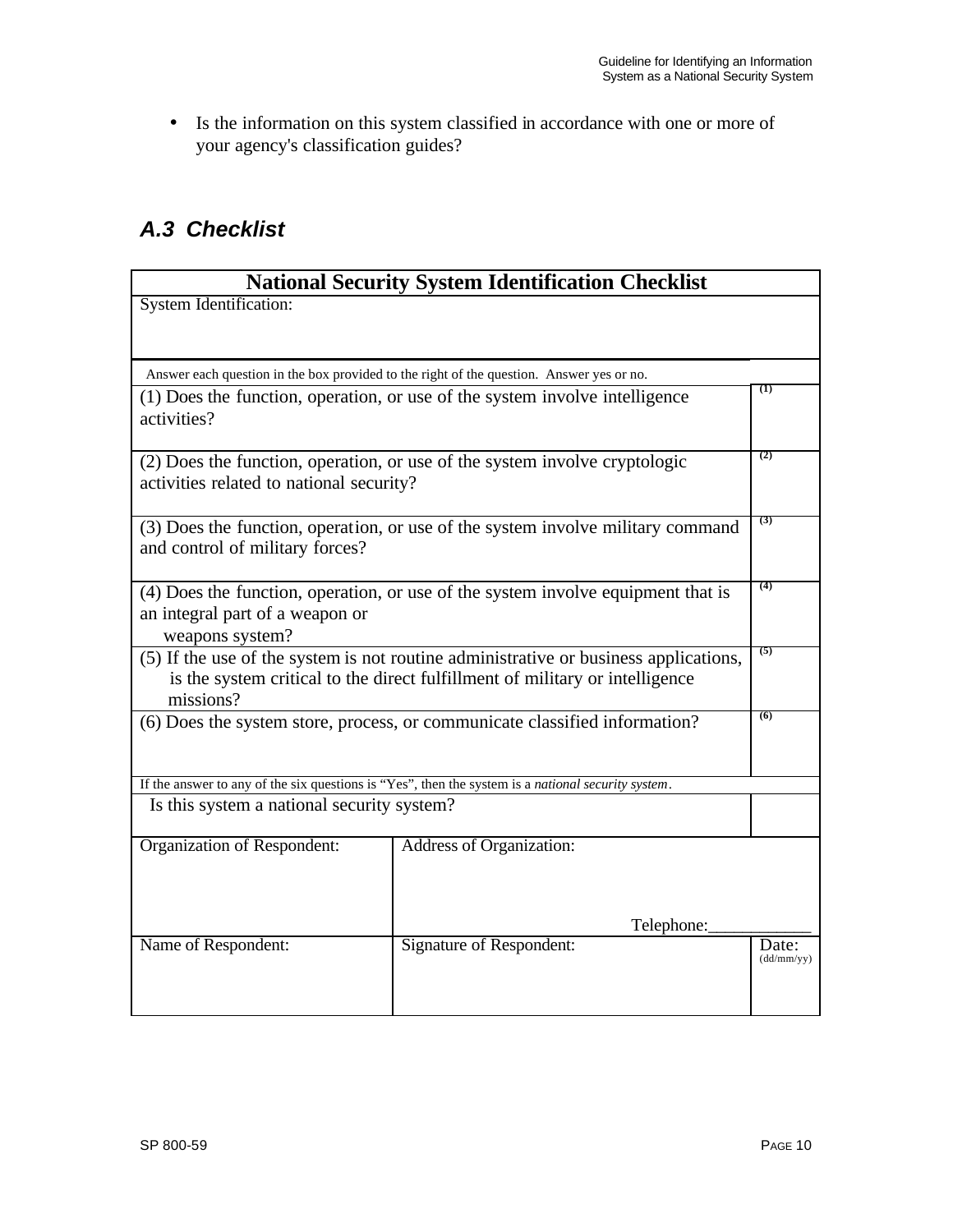## **Appendix B: References**

| [10 USC Ch 18]         | Title 10, United States Code, Chapter 18 – Military Support for<br>Civilian Law Enforcement Activities.                                                                                                                                            |
|------------------------|----------------------------------------------------------------------------------------------------------------------------------------------------------------------------------------------------------------------------------------------------|
| $[15$ USC 278g-3]      | Title 15, United States Code, Chapter 7 – National Institute of<br>Standards and Technology, Section 278g-3 – Information Systems<br>Standards Program.                                                                                            |
| [40 USC Subt III]      | Title 40, United States Code, Subtitle III - Information<br>Technology Management, Section 11101 – Definitions, and<br>Section 1103 – Applicability to National Security Systems, Public<br>Law 107-217, 8/21/02 [codified the Clinger-Cohen Act]. |
| [44 USC Ch $35(I)$ ]   | Title 44, United States Code, Chapter 35 - Coordination of Federal<br>Information Policy, Subchapter I - Federal Information Policy,<br>Sec. 3502 - Definitions.                                                                                   |
| [44 USC Ch $35(III)$ ] | Title 44, United States Code, Chapter 35 – Coordination of<br>Federal Information Policy, Subchapter III - Information Security,<br>Sec. 3542 - Definitions, Public Law 107-347, 12/17/02.                                                         |
| [47 USC Ch 5]          | Title 47, United States Code, Chapter 5 – Wire or Radio<br>Communications, Subchapter I – General Provisions, Sec. 153 -<br>Definitions.                                                                                                           |
| [50 USC Ch 15]         | Title 50, United States Code, Chapter 15 – National Security,<br>Section 401a - Definitions.                                                                                                                                                       |
| [ANSDIT]               | American National Standard Dictionary of Information<br>Technology (ANSDIT). (Approved April 5, 2002)<br>(Revision and redesignation of ANSI X3.172-1996).                                                                                         |
| [CNSS 4009]            | CNSS Instruction No. 4009, National Information Assurance<br>Glossary, Committee for National Security Systems                                                                                                                                     |
| [Crypto Pub 1-0]       | National Cryptologic Doctrine, Cryptology, Cryptologic<br>Publication 1-0, National Security Agency October 1, 2001.                                                                                                                               |
| [EO 12863]             | President's Foreign Intelligence Advisory Board, Executive Order<br>12863, 9/13/93.                                                                                                                                                                |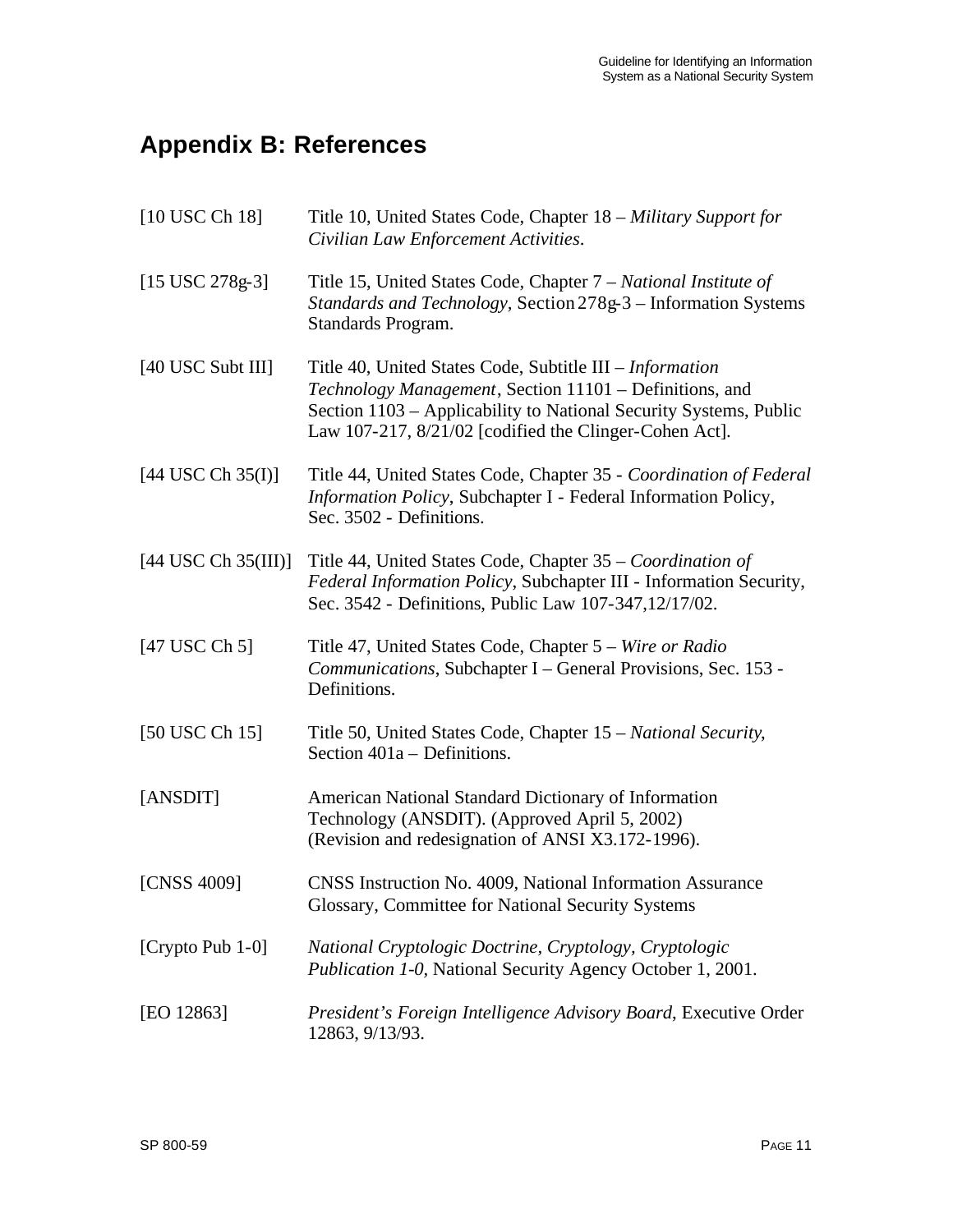| [EO 13292]          | Classified National Security Information, Executive Order 13292,<br>March 25, 2003. [Amends Executive Order 12958]                                                                                                                                                                   |
|---------------------|--------------------------------------------------------------------------------------------------------------------------------------------------------------------------------------------------------------------------------------------------------------------------------------|
| [EO 12333]          | United States Intelligence Activities, Executive Order 12333,<br>December 8, 1981                                                                                                                                                                                                    |
| [FISMA]             | Federal Information Security Management Act of 2002, Public<br>Law 107-347, Title III, 12/17/02.                                                                                                                                                                                     |
| [HSA]               | Homeland Security Act of 2002, Public Law 107-296, Title II -<br>Information Analysis and Infrastructure Protection, Subtitle A -<br>Directorate for Information Analysis and Infrastructure Protection:<br>Access to Information, Section 202 – Access to Information,<br>11/25/02. |
| [Joint Pub $1-02$ ] | Department of Defense Dictionary of Military and Associated<br>Terms, Joint Publication 1-02, Rev. 8/14/02.                                                                                                                                                                          |
| [T1.523]            | <i>Telcom Glossary 2000</i> , American National Standards Institute,<br>ANS T1.523-2001, 2001                                                                                                                                                                                        |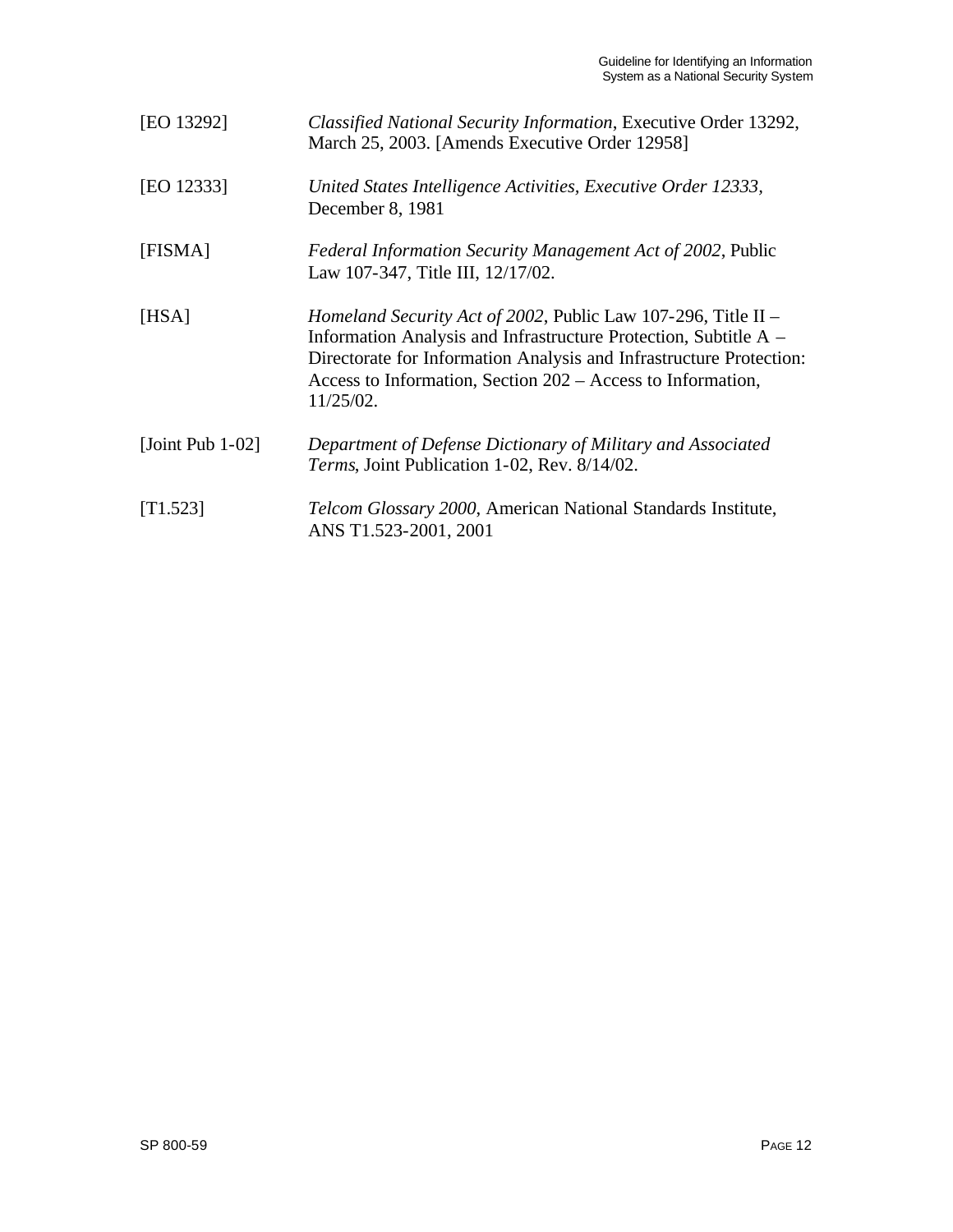## **Appendix C: Glossary of Terms**

Definitions of terms provided in this glossary have been extracted from public laws, Executive Branch publications and orders, and American National Standards Institute publications.

| Agency -<br>$[44$ USC 3502 (1)]           | The term 'agency' means any executive department, military<br>department, government corporation, government controlled<br>corporation, or other establishment in the executive branch of the<br>government (including the Executive Office of the President), or<br>any independent regulatory agency, but does not include -<br>(a) the General Accounting Office;<br>(b) Federal Election Commission;<br>(c) the governments of the District of Columbia and of the<br>territories and possessions of the United States, and<br>their various subdivisions; or<br>(d) Government-owned contractor-operated facilities,<br>including laboratories engaged in national defense<br>research and production activities. |
|-------------------------------------------|------------------------------------------------------------------------------------------------------------------------------------------------------------------------------------------------------------------------------------------------------------------------------------------------------------------------------------------------------------------------------------------------------------------------------------------------------------------------------------------------------------------------------------------------------------------------------------------------------------------------------------------------------------------------------------------------------------------------|
| Availability -<br>[44 USC 3542 (b)(1)(C)] | As defined in FISMA, the term 'availability' means ensuring timely<br>and reliable access to and use of information.                                                                                                                                                                                                                                                                                                                                                                                                                                                                                                                                                                                                   |
| Authentication -<br>[CNSS 4009]           | Security measures designed to establish the validity of a<br>transmission, message, or originator, or a means of verifying an<br>individual's authorization to receive specific categories of<br>information.                                                                                                                                                                                                                                                                                                                                                                                                                                                                                                          |
| Classified Information -                  |                                                                                                                                                                                                                                                                                                                                                                                                                                                                                                                                                                                                                                                                                                                        |
| [E.O. 13292]                              | Classified information or classified national security information<br>means information that has been determined pursuant to E.O.<br>12958 as amended by E.O. 13292 or any predecessor order to<br>require protection against unauthorized disclosure and is marked to<br>indicate its classified status when in documentary form.                                                                                                                                                                                                                                                                                                                                                                                     |
| Command and Control -                     |                                                                                                                                                                                                                                                                                                                                                                                                                                                                                                                                                                                                                                                                                                                        |
| [Joint Pub 1-02]                          | 'Command and Control' is the exercise of authority and direction<br>by a properly designated commander over assigned and attached<br>forces in the accomplishment of the mission. Command and<br>control functions are performed through an arrangement of<br>personnel, equipment, communications, facilities, and procedures<br>employed by a commander in planning, directing, coordinating,<br>and controlling forces and operations in the accomplishment of the<br>mission.                                                                                                                                                                                                                                      |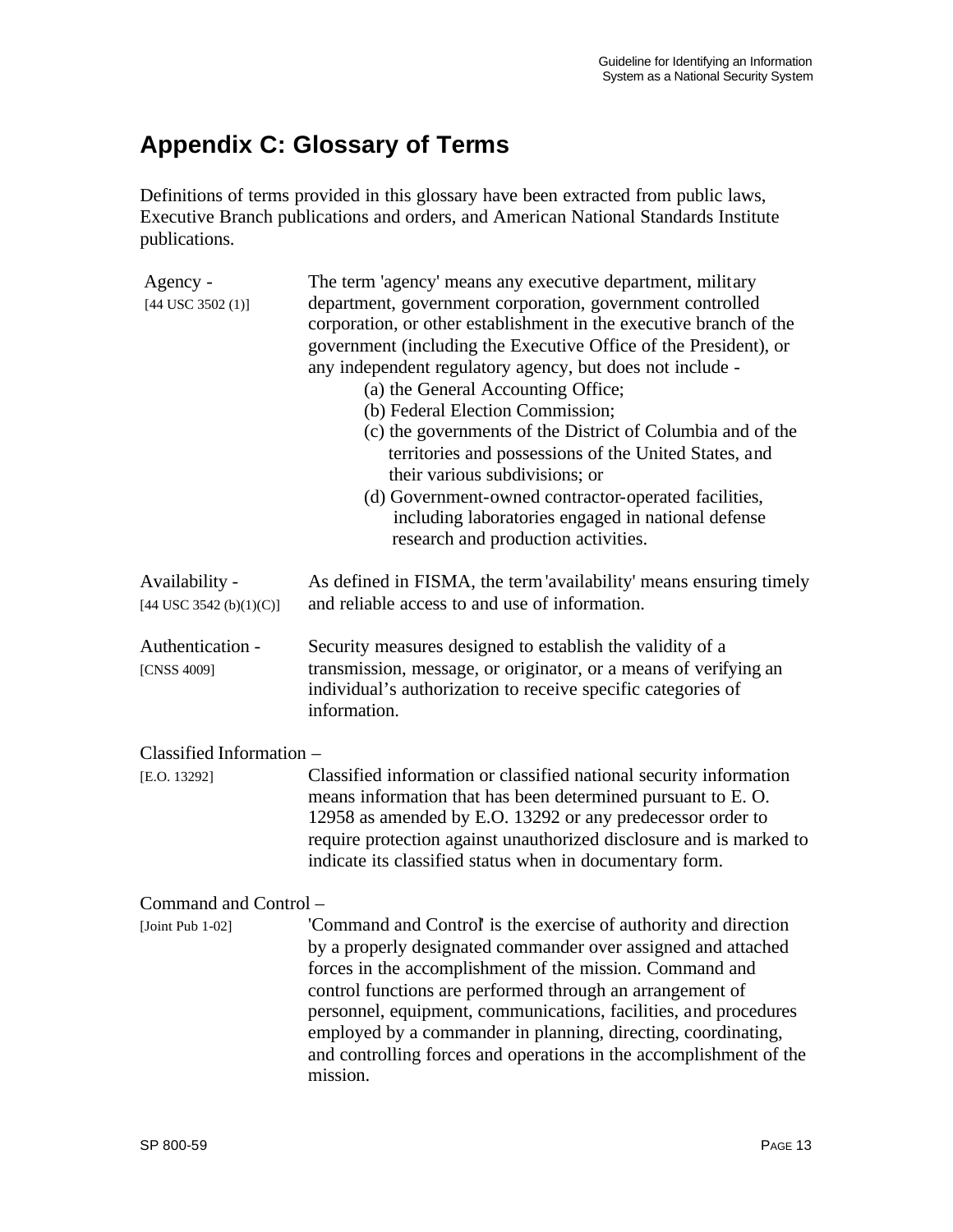| Confidentiality -<br>[44 USC 3542 (b)(1)(B)]           | The term 'confidentiality' means preserving authorized restrictions<br>on access and disclosure, including means for protecting personal<br>privacy and proprietary information.                                                                                                                                                                                                                                                                                         |
|--------------------------------------------------------|--------------------------------------------------------------------------------------------------------------------------------------------------------------------------------------------------------------------------------------------------------------------------------------------------------------------------------------------------------------------------------------------------------------------------------------------------------------------------|
| Counterintelligence –<br>[50 USC 401a]                 | The term 'counterintelligence' means information gathered and<br>activities conducted to protect against espionage, other intelligence<br>activities, sabotage, or assassinations conducted by or on behalf of<br>foreign governments or elements thereof, foreign organizations, or<br>foreign persons, or international terrorist activities.                                                                                                                          |
| Cryptography -<br>[ANSDIT]                             | The discipline that embodies the principles, means, and methods<br>for the transformation of data in order to hide their semantic<br>content, prevent their unauthorized use, or prevent their undetected<br>modification.                                                                                                                                                                                                                                               |
| Cryptologic -<br>[Joint Pub 1-02]                      | The term 'cryptologic' means of or pertaining to cryptology.                                                                                                                                                                                                                                                                                                                                                                                                             |
| Cryptology -<br>[Crypto Pub 1-0]                       | Originally the field encompassing both cryptography and<br>cryptanalysis. Today, cryptology in the U.S. Government is the<br>collection and/or exploitation of foreign communications and non-<br>communications emitters, known as SIGINT; and solutions,<br>products, and services, to ensure the availability, integrity,<br>authentication, confidentiality, and non-repudiation of national<br>security telecommunications and information systems, known as<br>IA. |
| Executive Agency -<br>[41 USC 403]                     | An executive department specified in 5 U.S.C., Section 101; a<br>military department specified in 5 U.S.C., Section 102; an<br>independent establishment as defined in 5 U.S.C., Section 104(1);<br>and a wholly owned Government corporation fully subject to the<br>provisions of 31 U.S.C. Chapter 91.                                                                                                                                                                |
| Federal Information System-                            |                                                                                                                                                                                                                                                                                                                                                                                                                                                                          |
| [40 USC 101]                                           | An information system used or operated by an executive agency,<br>by a contractor of an executive agency, or by another organization<br>on behalf of an executive agency.                                                                                                                                                                                                                                                                                                |
| Independent Regulatory Agency -<br>$[44$ USC 3502 (5)] | The term 'independent regulatory agency' means the Board of<br>Governors of the Federal Reserve System, the Commodity Futures<br>Trading Commission, the Consumer Product Safety Commission,<br>the Federal Communications Commission, the Federal Deposit<br>Insurance Corporation, the Federal Energy Regulatory<br>Commission, the Federal Housing Finance Board, the Federal                                                                                         |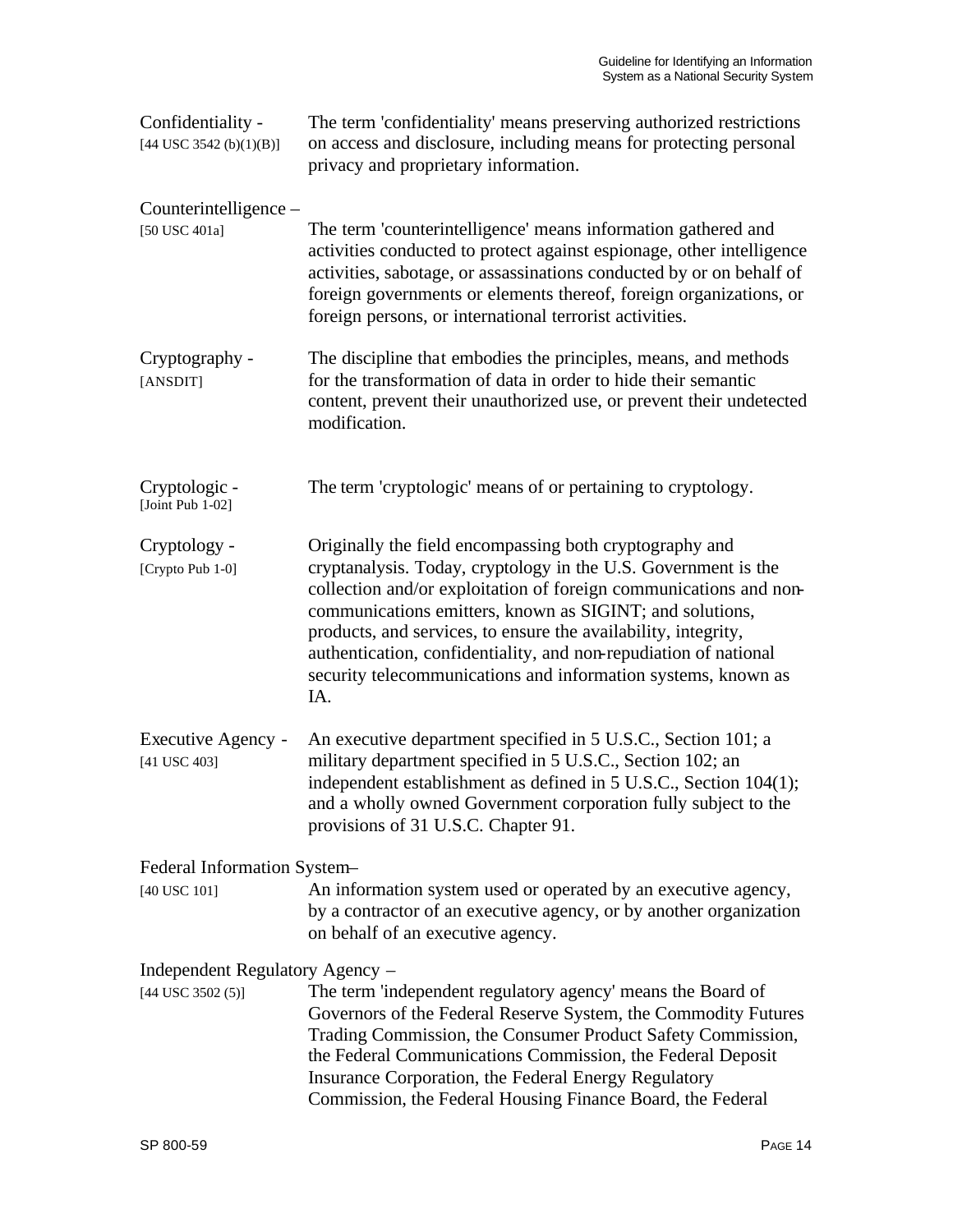|                                   | Maritime Commission, the Federal Trade Commission, the<br>Interstate Commerce Commission, the Mine Enforcement Safety<br>and Health Review Commission, the National Labor Relations<br>Board, the Nuclear Regulatory Commission, the Occupational<br>Safety and Health Review Commission, the Postal Rate<br>Commission, the Securities and Exchange Commission, and any<br>other similar agency designated by statute as a Federal independent<br>regulatory agency or commission.                                                                                                                        |
|-----------------------------------|------------------------------------------------------------------------------------------------------------------------------------------------------------------------------------------------------------------------------------------------------------------------------------------------------------------------------------------------------------------------------------------------------------------------------------------------------------------------------------------------------------------------------------------------------------------------------------------------------------|
| Information -<br>[Joint Pub 1-02] | 1. Facts, data, or instructions in any medium or form. 2. The<br>meaning that a human assigns to data by means of the known<br>conventions used in their representation.                                                                                                                                                                                                                                                                                                                                                                                                                                   |
| Information Assurance –           |                                                                                                                                                                                                                                                                                                                                                                                                                                                                                                                                                                                                            |
| [CNSS 4009]                       | Measures that protect and defend information and information<br>systems by ensuring their availability, integrity, authentication,<br>confidentiality, and non-repudiation. These measures include<br>providing for restoration of information systems by incorporating<br>protection, detection, and reaction capabilities.                                                                                                                                                                                                                                                                               |
| Information Resources –           |                                                                                                                                                                                                                                                                                                                                                                                                                                                                                                                                                                                                            |
| $[44$ USC 3502 (6)]               | The term 'information resources' means information and related<br>resources, such as personnel, equipment, funds, and information<br>technology.                                                                                                                                                                                                                                                                                                                                                                                                                                                           |
| <b>Information Security -</b>     |                                                                                                                                                                                                                                                                                                                                                                                                                                                                                                                                                                                                            |
| [44 USC 3542 (b)(1)]              | The term 'information security' means protecting information and<br>information systems from unauthorized access, use, disclosure,<br>disruption, modification, or destruction in order to provide<br>integrity, confidentiality, and availability.                                                                                                                                                                                                                                                                                                                                                        |
|                                   | Information System - The term 'information system' means a discrete set of information<br>[44 USC 3502 (8)] resources organized for the collection, processing, maintenance,<br>use, sharing, dissemination, or disposition of information.                                                                                                                                                                                                                                                                                                                                                                |
| Information Technology –          |                                                                                                                                                                                                                                                                                                                                                                                                                                                                                                                                                                                                            |
| $[40$ USC 11101 $(6)]$            | The term 'information technology', with respect to an executive<br>agency means any equipment or interconnected system or<br>subsystem of equipment, that is used in the automatic acquisition,<br>storage, manipulation, management, movement, control, display,<br>switching, interchange, transmission, or reception of data or<br>information by the executive agency. For purposes of the<br>preceding sentence, equipment is used by an executive agency if<br>the equipment is used by the executive agency directly or is used<br>by a contractor under a contract with the executive agency which |
|                                   |                                                                                                                                                                                                                                                                                                                                                                                                                                                                                                                                                                                                            |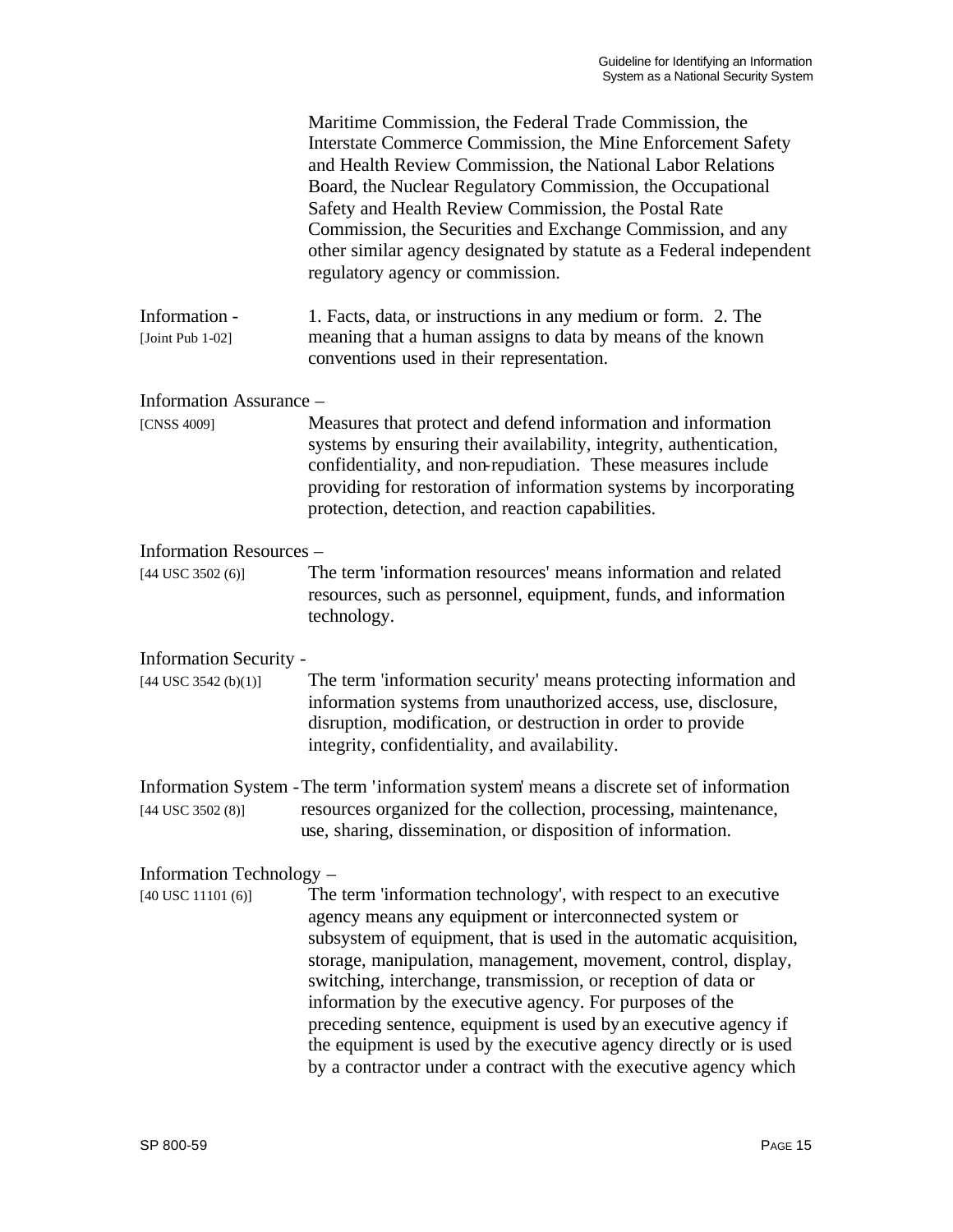|                                                         | (i) requires the use of such equipment, or (ii) requires the use, to a<br>significant extent, of such equipment in the performance of a<br>service or the furnishing of a product. The term "information<br>technology" includes computers, ancillary equipment, software,<br>firmware and similar procedures, services (including support<br>services), and related resources. The term "information<br>technology" does not include any equipment that is acquired by a<br>Federal contractor incidental to a Federal contract.                                                                                                                                                                                                              |
|---------------------------------------------------------|------------------------------------------------------------------------------------------------------------------------------------------------------------------------------------------------------------------------------------------------------------------------------------------------------------------------------------------------------------------------------------------------------------------------------------------------------------------------------------------------------------------------------------------------------------------------------------------------------------------------------------------------------------------------------------------------------------------------------------------------|
| Integrity -<br>[44 USC 3542 (b)(1)(A)]                  | The term 'integrity' means guarding against improper information<br>modification or destruction, and includes ensuring information<br>non-repudiation and authenticity.                                                                                                                                                                                                                                                                                                                                                                                                                                                                                                                                                                        |
| Intelligence -<br>[Joint Pub $1-02$ ]<br>[50 USC Ch 15] | The term 'intelligence' means (1) the product resulting from the<br>collection, processing, integration, analysis, evaluation, and<br>interpretation of available information concerning foreign<br>countries or areas; or (2) information and knowledge about an<br>adversary obtained through observation, investigation, analysis, or<br>understanding. The term 'intelligence' includes foreign intelligence<br>and counterintelligence.                                                                                                                                                                                                                                                                                                   |
| Intelligence Activities -                               |                                                                                                                                                                                                                                                                                                                                                                                                                                                                                                                                                                                                                                                                                                                                                |
| [EO 12333]                                              | The term 'intelligence activities' includes all activities that agencies<br>within the Intelligence Community are authorized to conduct<br>pursuant to Executive Order 12333, United States Intelligence<br>Activities.                                                                                                                                                                                                                                                                                                                                                                                                                                                                                                                        |
| Intelligence Community –                                |                                                                                                                                                                                                                                                                                                                                                                                                                                                                                                                                                                                                                                                                                                                                                |
| [EO 12333]                                              | The term 'intelligence community' refers to the following agencies<br>or organizations:<br>(1) The Central Intelligence Agency (CIA);<br>(2) The National Security Agency (NSA);<br>(3) The Defense Intelligence Agency (DIA);<br>(4) The offices within the Department of Defense for the collection<br>of specialized national foreign intelligence through reconnaissance<br>programs;<br>(5) The Bureau of Intelligence and Research of the Department of<br>State;<br>(6) The intelligence elements of the Army, Navy, Air Force, and<br>Marine Corps, the Federal Bureau of Investigation (FBI), the<br>Department of the Treasury, and the Department of Energy; and<br>(7) The staff elements of the Director of Central Intelligence. |
| Non-repudiation -<br>[CNSS 4009]                        | Assurance the sender of data is provided with proof of delivery and<br>the recipient is provided with proof of the sender's identity, so<br>neither can later deny having processed the data.                                                                                                                                                                                                                                                                                                                                                                                                                                                                                                                                                  |